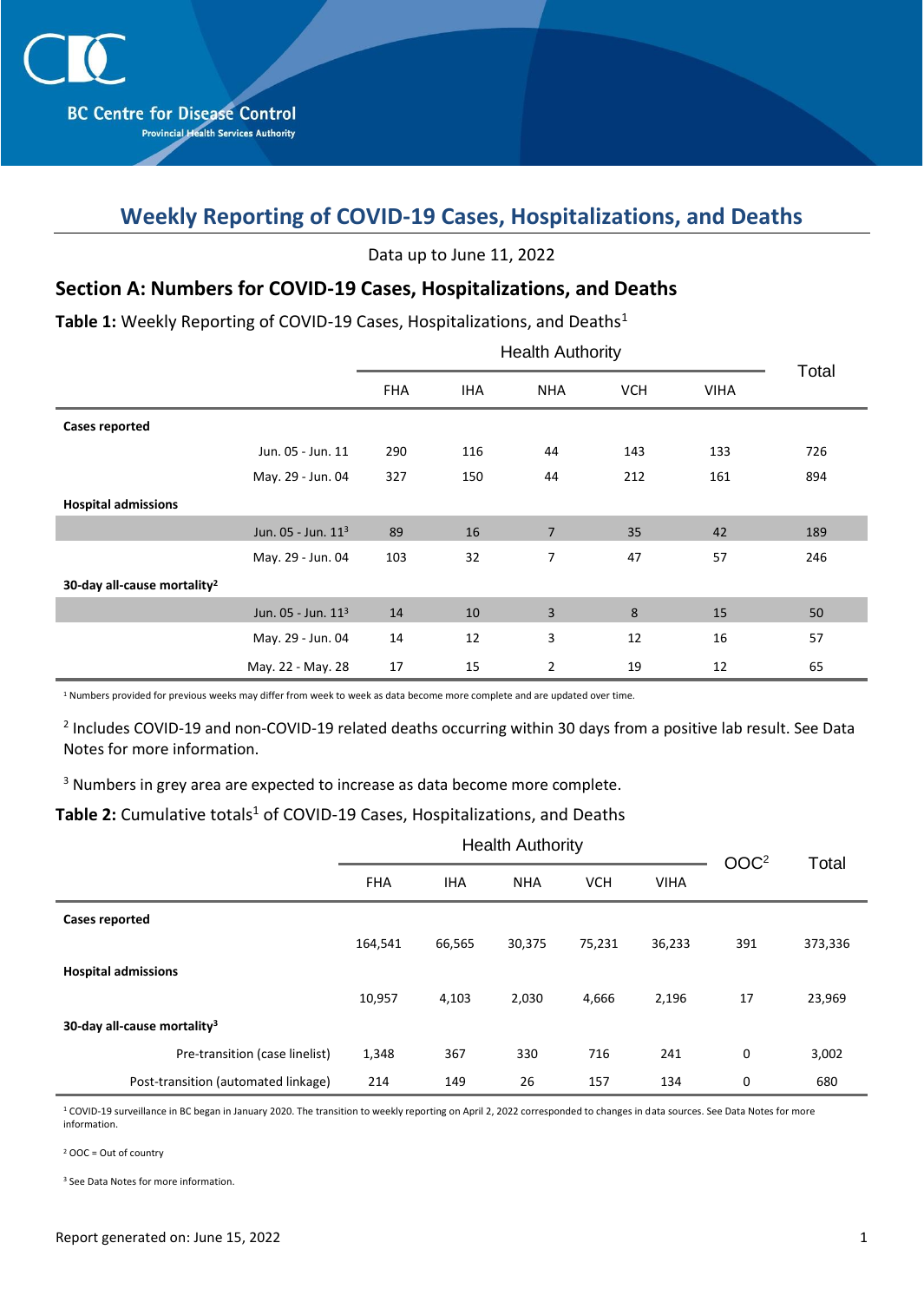

#### **Section B: Data Notes**

- **Cases**. Total [COVID-19 cases](http://www.bccdc.ca/health-professionals/clinical-resources/case-definitions/covid-19-(novel-coronavirus)) include lab-confirmed, lab-probable and epi-linked cases. From January 2020 to April 1, 2022 cases included those reported by the health authorities and positive laboratory results in the Provincial Laboratory Information Solution or Sunquest. As of April 2, 2022 only cases with positive laboratory results in the Provincial Laboratory Information Solution or Sunquest are included. The number of cases is reported by the day of their lab result.
- From January 2020 to April 1, 2022 cases were reported by health authority of residence or reporting health authority; cases whose primary residence is outside of Canada were reported as "Out of Canada". As of April 2, 2022 health authority is based on the case's address provided during lab testing and cases from outside of BC are not included. Please note that the health authority of residence and the health authority reporting the case do not necessarily indicate the location of exposure or transmission.
- **Hospitalizations**. From January 2020 to April 1, 2022, hospitalizations include those reported by the health authorities. As of April 2, 2022, hospitalizations are defined as those individuals who had any COVID-19 hospitalization recorded in the Provincial Health Services Authority's Provincial COVID-19 Monitoring Solution. Single day episodes (e.g. admission, discharge on same date) are excluded. Hospital admissions is reported by date of admission.
- **Deaths**. From January 2020 to April 1, 2022, deaths include those reported by the health authorities. As of April 2, 2022, deaths are any COVID-19 lab positive cases who have died from any cause (COVID-19 or non-COVID-19, as recorded in Vital Statistics, BC Ministry of Health) within 30 days of their first positive lab result date. Death is reported by date of death. All-cause mortality is being used because cause of death takes approximately 8 weeks to be recorded. Retrospective evaluations of underlying cause of death will be done by the BCCDC, in addition to the data provided in this report, to better understand true COVID-19 mortality.
- Hospitalizations and deaths may be incomplete (i.e. under-estimated) in the most recent weeks owing to the data systems timing and processes.
- Numbers provided for previous weeks may differ from week to week as data become more complete and are updated over time.
- Provincial BCCDC COVID-19 products provide information on cases, hospitalizations and deaths:
	- [BCCDC COVID data trends](http://www.bccdc.ca/health-info/diseases-conditions/covid-19/data-trends) Main webpage for dashboards, reports and maps related to COVID-19.
	- [BC COVID-19 Dashboard](https://experience.arcgis.com/experience/a6f23959a8b14bfa989e3cda29297ded) Provincial and health authority level reporting of case incidence, death, hospitalization and laboratory data.
	- [BCCDC Regional Surveillance Dashboard](http://www.bccdc.ca/health-professionals/data-reports/covid-19-surveillance-dashboard) Provincial and regional reporting of case, hospitalization, critical care, and vaccine data, including interactive maps.
	- [BCCDC COVID-19 Epi App](https://bccdc.shinyapps.io/covid19_global_epi_app/) Case incidence, death, hospitalization, laboratory and limited vaccine data for regional and global comparisons.
	- [Situation Report](http://www.bccdc.ca/health-info/diseases-conditions/covid-19/data#Situationreport/) provides a more in-depth look at COVID-19 epidemiology, data and key trends including wastewater surveillance and MIS-C.
	- [Variant report](http://www.bccdc.ca/health-info/diseases-conditions/covid-19/data#variants) Information on variants in BC.
- The [BCCDC Mortality App](https://bccdc.shinyapps.io/Mortality_Context_ShinyApp/) reports on all-cause deaths in the province, including COVID-19.